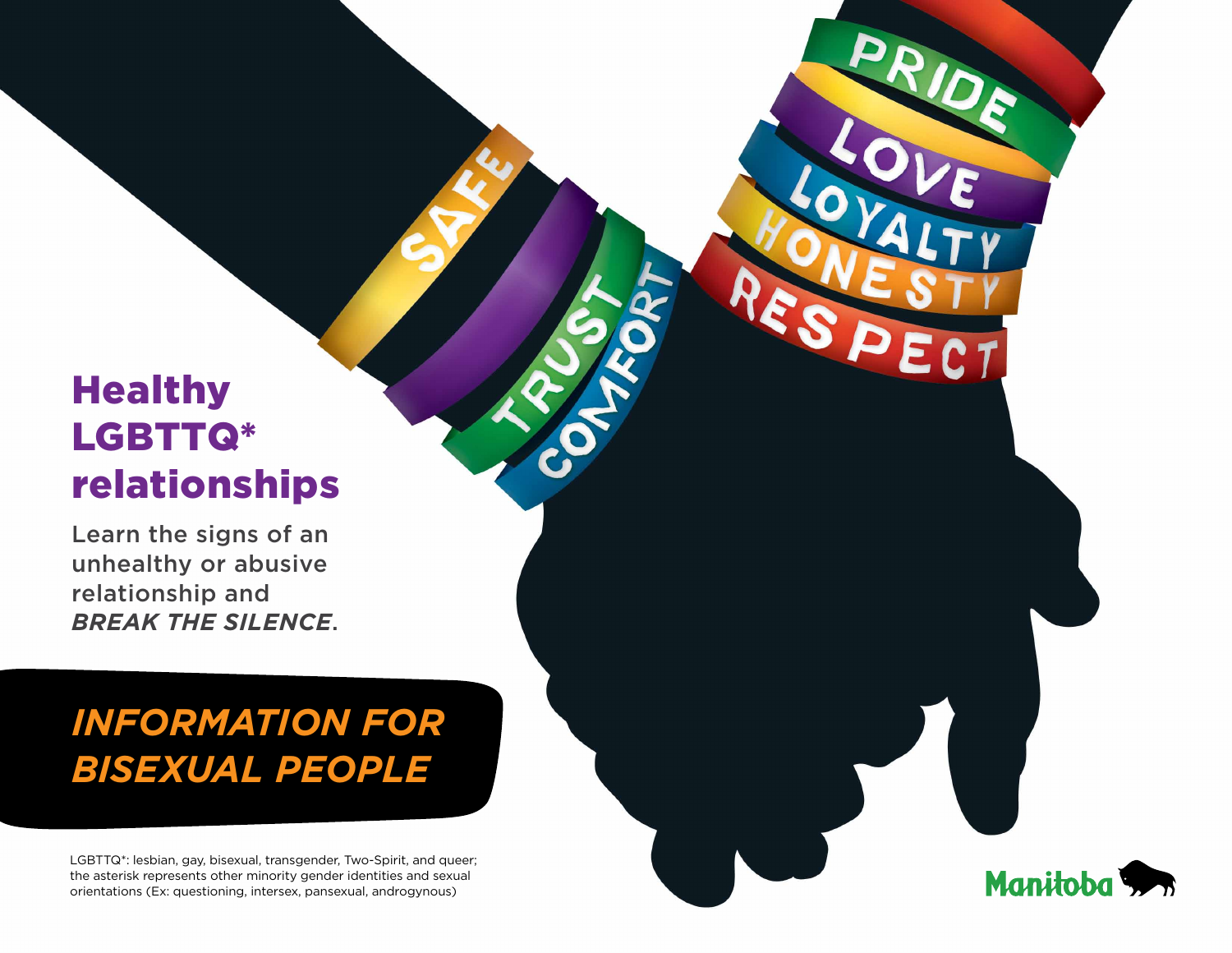**Signs of a <b>HEALTHY** *Relationship, for Bisexual People*

to one another

during disagreements

decisions about coming out

respectfully

healthy

together

they don't want to do

and respectfully

• feeling comfortable communicating and listening

• negotiating and trying to find common ground

• respecting each other's identity, including culture, race, age, class, spiritual beliefs, sexual orientation, gender identity, immigration status, appearance, ability and health status (including HIV status)

• being out, or discussing and respecting each others'

 not feeling threatened by each other's relationships; spending some time alone, and seeing this as being

• talking about finances; making financial decisions

• respecting boundaries about physical affection and sex; not pressuring a partner to do anything

• not using physical violence; speaking calmly

• valuing each other and treating one another

• staying connected with family and friends;

- **Signs of an UNHEALTHY** *Relationship, for Bisexual People*
- feeling uncomfortable being open; not caring about a partner's feelings and opinions
- not discussing problems or listening to each other's views
- not valuing aspects of a partner's identity
- feeling stressed and disagreeing often because of differences in how out partners are
- behaving inconsiderately toward one another
- spending nearly all of your time together, and little time with friends/family or alone
- not communicating about finances; resenting how money is being spent
- embarrassment communicating about sex; sometimes going along with things
- raising voices toward one another sometimes or making insensitive comments (but neither partner fears the other)

People in abusive relationships often feel ashamed, depressed and worthless. Experiences of biphobia and homophobia can add to these feelings. Low self-esteem and a lack of confidence make it more difficult to seek help.

Also, bisexual people in abusive relationships may fear biphobic responses from those who could help them. For both bisexual people who are being abused and those who are abusive, this can affect how safe and comfortable they feel seeking help.

Unhealthy relationships may gradually become worse, and eventually abusive. If your relationship seems unhealthy, consider getting help from a counsellor, friend, family member, workshop or book.

If you know someone experiencing abuse and would like tips on how to talk to them, go to: **manitoba.ca/stoptheviolence/know\_someone**

## **Signs of an ABUSIVE** *Relationship, for Bisexual People*

- feeling afraid to be open with a partner; feeling afraid that a partner may use insults or become violent • feeling afraid that disagreements will lead to anger and abuse • insulting a partner's identity; trying to force them to choose between being straight or gay; threatening to deport them; threatening to disclose health conditions; not allowing a partner to get medical care; threatening to infect a partner with HIV (if a partner is HIV positive) • threatening to out a partner to family, friends,
	- co-workers, cultural community or spiritual community
	- treating a partner disrespectfully (Ex: name calling, insults)
	- behaving jealously or possessively (Ex: not allowing a partner to spend time alone or with family/friends; telling a partner where they can go; checking on them all the time)
	- controlling the finances completely; taking a partner's money
	- forcing a partner to have sex, or to do things they don't want to do
	- yelling or screaming at a partner; using or threatening physical violence: (Ex: kicking, hitting, slapping, shoving, scratching or biting); hurting, or threatening to hurt people or animals a partner cares about; threatening to take the children or turn them against a partner; destroying a partner's belongings

Relationship abuse happens in all segments of LGBTTQ\* communities. It affects people of all ages, cultures, income levels, spiritualities, professions, abilities and regions of the province.